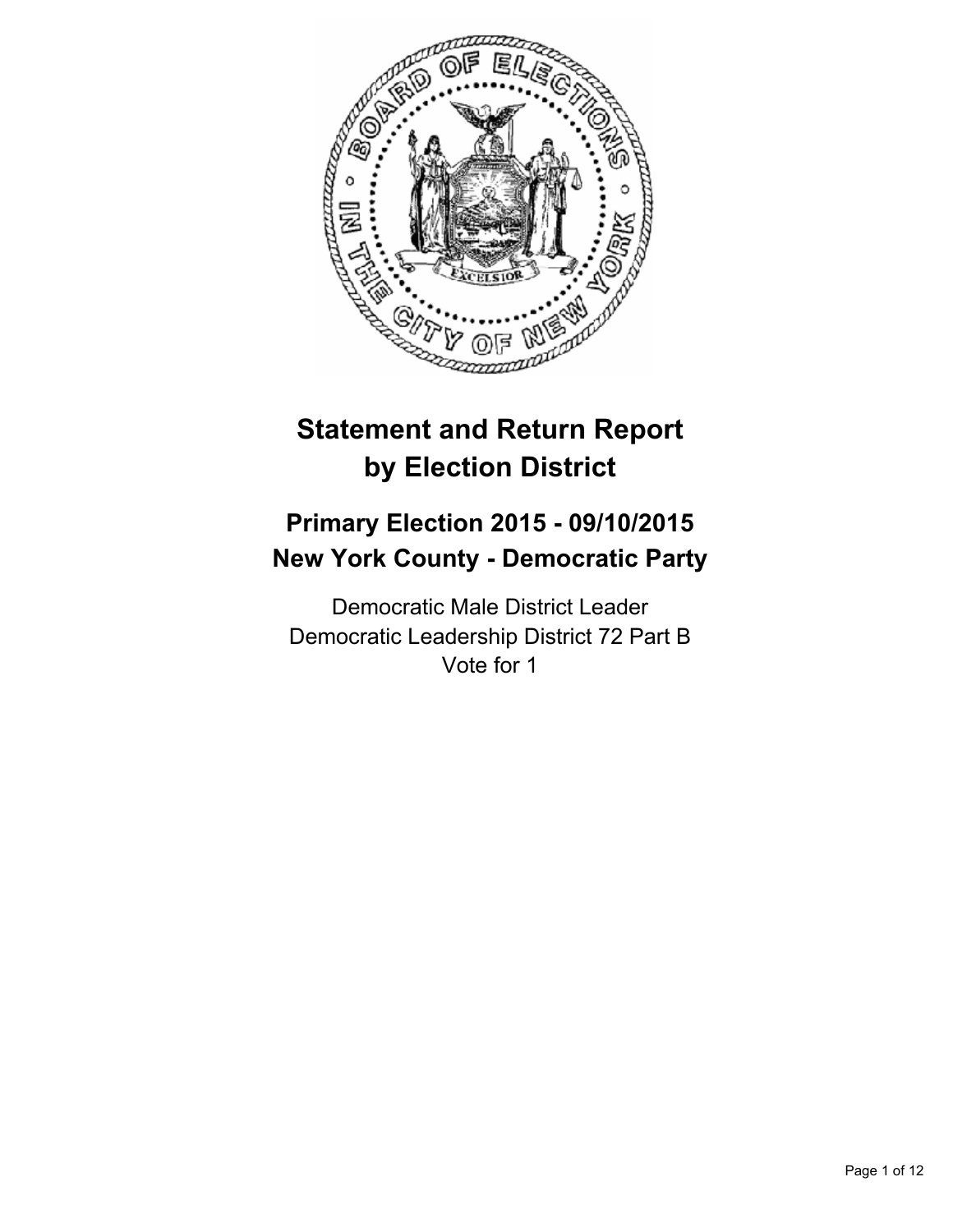

| PUBLIC COUNTER                                           | 6 |
|----------------------------------------------------------|---|
| ABSENTEE/MILITARY                                        | 0 |
| AFFIDAVIT                                                | 0 |
| Total Ballots                                            | 6 |
| Less - Inapplicable Federal/Special Presidential Ballots | 0 |
| <b>Total Applicable Ballots</b>                          | 6 |
| MANNY DE LOS SANTOS                                      |   |
| <b>GUILLERMO LINARES</b>                                 | 4 |
| <b>Total Votes</b>                                       | 5 |
| Unrecorded                                               |   |

#### **002/72**

| PUBLIC COUNTER                                           | 20              |
|----------------------------------------------------------|-----------------|
| ABSENTEE/MILITARY                                        | 2               |
| AFFIDAVIT                                                | 0               |
| Total Ballots                                            | $22 \,$         |
| Less - Inapplicable Federal/Special Presidential Ballots | 0               |
| <b>Total Applicable Ballots</b>                          | 22              |
| MANNY DE LOS SANTOS                                      | $\overline{7}$  |
| <b>GUILLERMO LINARES</b>                                 | 12 <sup>2</sup> |
| ROBERT JACKSON (WRITE-IN)                                |                 |
| <b>Total Votes</b>                                       | 20              |
| Unrecorded                                               | 2               |
|                                                          |                 |

#### **012/72**

| PUBLIC COUNTER                                           | 30 |
|----------------------------------------------------------|----|
| ABSENTEE/MILITARY                                        |    |
| <b>AFFIDAVIT</b>                                         | 0  |
| <b>Total Ballots</b>                                     | 31 |
| Less - Inapplicable Federal/Special Presidential Ballots | 0  |
| <b>Total Applicable Ballots</b>                          | 31 |
| <b>MANNY DE LOS SANTOS</b>                               | 21 |
| <b>GUILLERMO LINARES</b>                                 | 9  |
| <b>Total Votes</b>                                       | 30 |
| Unrecorded                                               |    |

| <b>PUBLIC COUNTER</b>                                    | 22             |
|----------------------------------------------------------|----------------|
| ABSENTEE/MILITARY                                        |                |
| AFFIDAVIT                                                | 0              |
| <b>Total Ballots</b>                                     | 23             |
| Less - Inapplicable Federal/Special Presidential Ballots | $\Omega$       |
| <b>Total Applicable Ballots</b>                          | 23             |
| <b>MANNY DE LOS SANTOS</b>                               | 10             |
| <b>GUILLERMO LINARES</b>                                 | 11             |
| <b>Total Votes</b>                                       | 21             |
| Unrecorded                                               | $\overline{2}$ |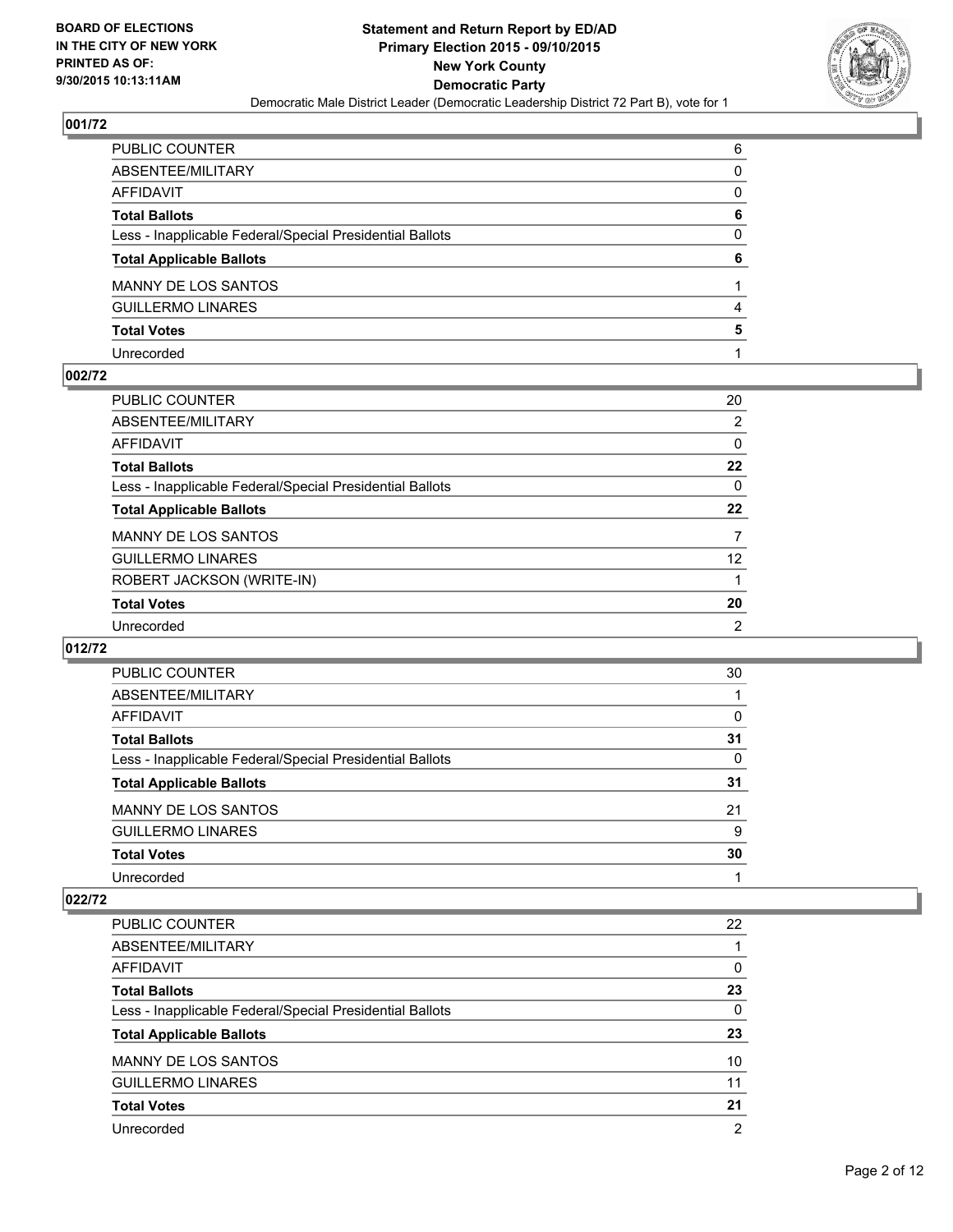

| PUBLIC COUNTER                                           | 9              |
|----------------------------------------------------------|----------------|
| ABSENTEE/MILITARY                                        |                |
| AFFIDAVIT                                                | 0              |
| Total Ballots                                            | 10             |
| Less - Inapplicable Federal/Special Presidential Ballots | 0              |
| <b>Total Applicable Ballots</b>                          | 10             |
| MANNY DE LOS SANTOS                                      | $\overline{2}$ |
| GUILLERMO LINARES                                        | 7              |
| CARMIEN NIRILLO (WRITE-IN)                               |                |
| Total Votes                                              | 10             |

## **040/72**

| PUBLIC COUNTER                                           | 47           |
|----------------------------------------------------------|--------------|
| ABSENTEE/MILITARY                                        |              |
| AFFIDAVIT                                                |              |
| <b>Total Ballots</b>                                     | 49           |
| Less - Inapplicable Federal/Special Presidential Ballots | $\mathbf{0}$ |
| <b>Total Applicable Ballots</b>                          | 49           |
| MANNY DE LOS SANTOS                                      | 19           |
| <b>GUILLERMO LINARES</b>                                 | 28           |
| <b>Total Votes</b>                                       | 47           |
| Unrecorded                                               | 2            |
|                                                          |              |

## **041/72**

| <b>PUBLIC COUNTER</b>                                    | 46 |
|----------------------------------------------------------|----|
| ABSENTEE/MILITARY                                        |    |
| <b>AFFIDAVIT</b>                                         |    |
| <b>Total Ballots</b>                                     | 48 |
| Less - Inapplicable Federal/Special Presidential Ballots | 0  |
| <b>Total Applicable Ballots</b>                          | 48 |
| <b>MANNY DE LOS SANTOS</b>                               | 23 |
| <b>GUILLERMO LINARES</b>                                 | 25 |
| <b>Total Votes</b>                                       | 48 |

| PUBLIC COUNTER                                           | 24 |
|----------------------------------------------------------|----|
| ABSENTEE/MILITARY                                        | 0  |
| AFFIDAVIT                                                | 0  |
| <b>Total Ballots</b>                                     | 24 |
| Less - Inapplicable Federal/Special Presidential Ballots | 0  |
| <b>Total Applicable Ballots</b>                          | 24 |
| <b>MANNY DE LOS SANTOS</b>                               | 13 |
| <b>GUILLERMO LINARES</b>                                 | 10 |
| <b>Total Votes</b>                                       | 23 |
| Unrecorded                                               |    |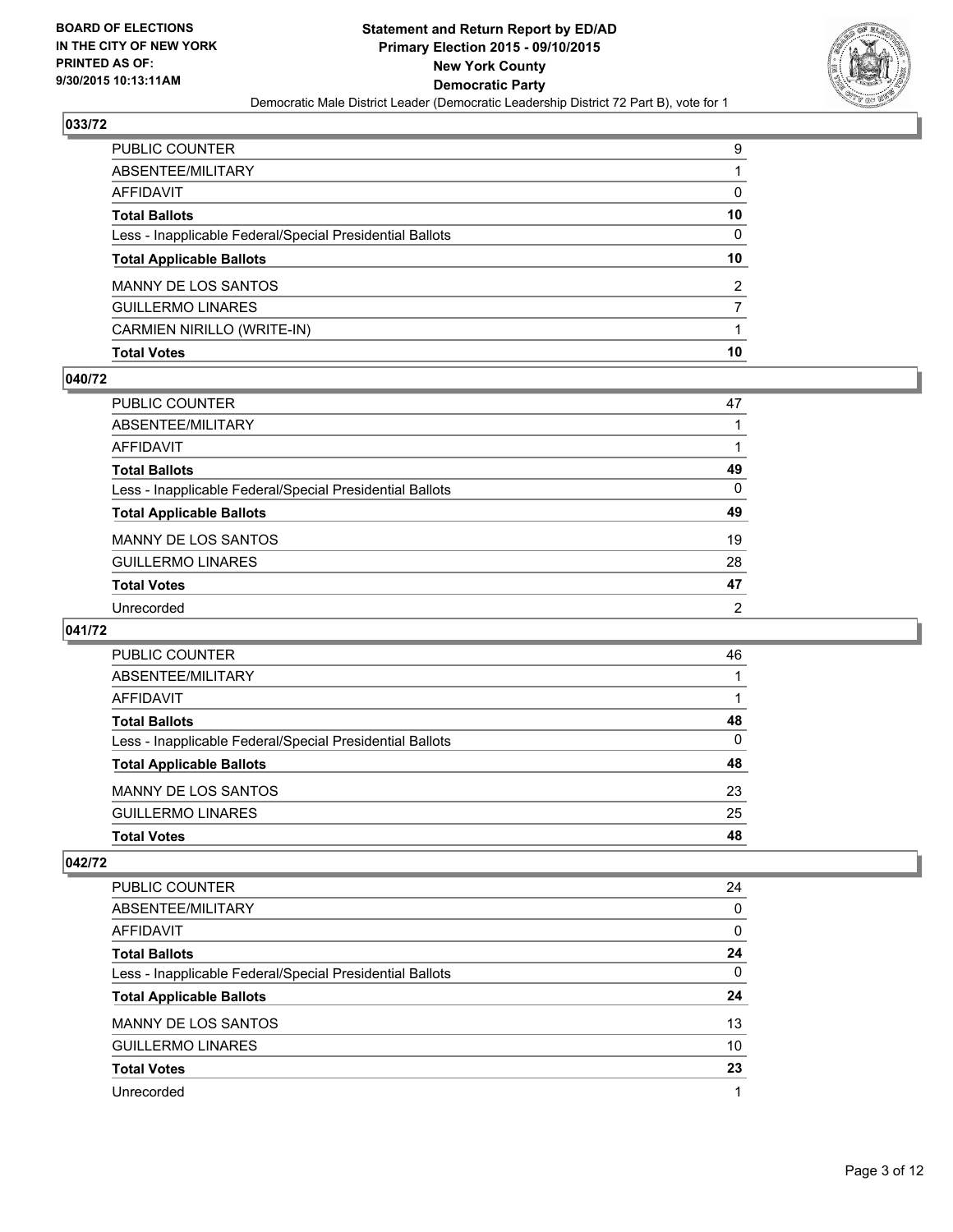

| PUBLIC COUNTER                                           | 39           |
|----------------------------------------------------------|--------------|
| ABSENTEE/MILITARY                                        | $\mathbf{0}$ |
| AFFIDAVIT                                                |              |
| Total Ballots                                            | 40           |
| Less - Inapplicable Federal/Special Presidential Ballots | 0            |
| <b>Total Applicable Ballots</b>                          | 40           |
| MANNY DE LOS SANTOS                                      | 21           |
| GUILLERMO LINARES                                        | 16           |
| <b>Total Votes</b>                                       | 37           |
| Unrecorded                                               | 3            |

#### **044/72**

| PUBLIC COUNTER                                           | 21           |
|----------------------------------------------------------|--------------|
| ABSENTEE/MILITARY                                        |              |
| AFFIDAVIT                                                | 0            |
| Total Ballots                                            | $22 \,$      |
| Less - Inapplicable Federal/Special Presidential Ballots | $\mathbf{0}$ |
| <b>Total Applicable Ballots</b>                          | $22 \,$      |
| MANNY DE LOS SANTOS                                      | 9            |
| <b>GUILLERMO LINARES</b>                                 | 11           |
| <b>Total Votes</b>                                       | 20           |
| Unrecorded                                               | 2            |

## **045/72**

| PUBLIC COUNTER                                           | 19 |
|----------------------------------------------------------|----|
| ABSENTEE/MILITARY                                        | 0  |
| <b>AFFIDAVIT</b>                                         | 0  |
| <b>Total Ballots</b>                                     | 19 |
| Less - Inapplicable Federal/Special Presidential Ballots | 0  |
| <b>Total Applicable Ballots</b>                          | 19 |
| <b>MANNY DE LOS SANTOS</b>                               | 9  |
| <b>GUILLERMO LINARES</b>                                 | 10 |
| <b>Total Votes</b>                                       | 19 |

| PUBLIC COUNTER                                           | 9  |
|----------------------------------------------------------|----|
| ABSENTEE/MILITARY                                        | 3  |
| AFFIDAVIT                                                | 0  |
| <b>Total Ballots</b>                                     | 12 |
| Less - Inapplicable Federal/Special Presidential Ballots | 0  |
| <b>Total Applicable Ballots</b>                          | 12 |
| <b>MANNY DE LOS SANTOS</b>                               | 4  |
| <b>GUILLERMO LINARES</b>                                 | 8  |
| <b>Total Votes</b>                                       | 12 |
|                                                          |    |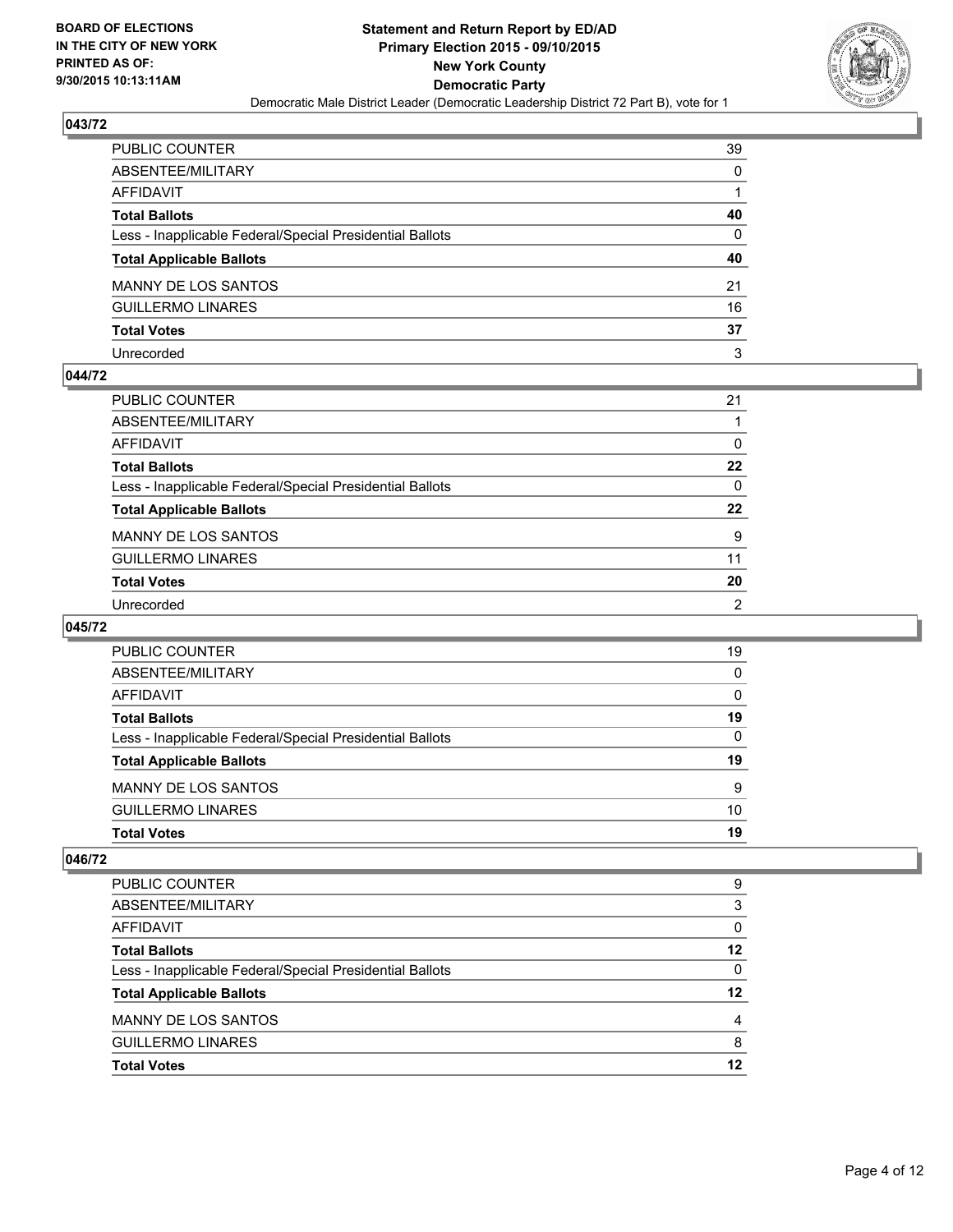

| PUBLIC COUNTER                                           | 34           |
|----------------------------------------------------------|--------------|
| ABSENTEE/MILITARY                                        | $\mathbf{0}$ |
| AFFIDAVIT                                                | $\mathbf{0}$ |
| <b>Total Ballots</b>                                     | 34           |
| Less - Inapplicable Federal/Special Presidential Ballots | $\Omega$     |
| <b>Total Applicable Ballots</b>                          | 34           |
| <b>MANNY DE LOS SANTOS</b>                               | 21           |
| <b>GUILLERMO LINARES</b>                                 | 13           |
| Total Votes                                              | 34           |

# **048/72**

| <b>Total Votes</b>                                       | 29           |
|----------------------------------------------------------|--------------|
| <b>GUILLERMO LINARES</b>                                 | 16           |
| <b>MANNY DE LOS SANTOS</b>                               | 13           |
| <b>Total Applicable Ballots</b>                          | 29           |
| Less - Inapplicable Federal/Special Presidential Ballots | $\Omega$     |
| <b>Total Ballots</b>                                     | 29           |
| <b>AFFIDAVIT</b>                                         |              |
| ABSENTEE/MILITARY                                        | $\mathbf{0}$ |
| PUBLIC COUNTER                                           | 28           |

## **049/72**

| PUBLIC COUNTER                                           | 17       |
|----------------------------------------------------------|----------|
| ABSENTEE/MILITARY                                        | 2        |
| <b>AFFIDAVIT</b>                                         |          |
| <b>Total Ballots</b>                                     | 20       |
| Less - Inapplicable Federal/Special Presidential Ballots | $\Omega$ |
| <b>Total Applicable Ballots</b>                          | 20       |
| <b>MANNY DE LOS SANTOS</b>                               | 11       |
| <b>GUILLERMO LINARES</b>                                 | 8        |
| <b>Total Votes</b>                                       | 19       |
| Unrecorded                                               |          |

| <b>PUBLIC COUNTER</b>                                    | 33 |
|----------------------------------------------------------|----|
| ABSENTEE/MILITARY                                        |    |
| AFFIDAVIT                                                | 0  |
| <b>Total Ballots</b>                                     | 34 |
| Less - Inapplicable Federal/Special Presidential Ballots | 0  |
| <b>Total Applicable Ballots</b>                          | 34 |
| <b>MANNY DE LOS SANTOS</b>                               | 20 |
| <b>GUILLERMO LINARES</b>                                 | 13 |
| <b>Total Votes</b>                                       | 33 |
| Unrecorded                                               |    |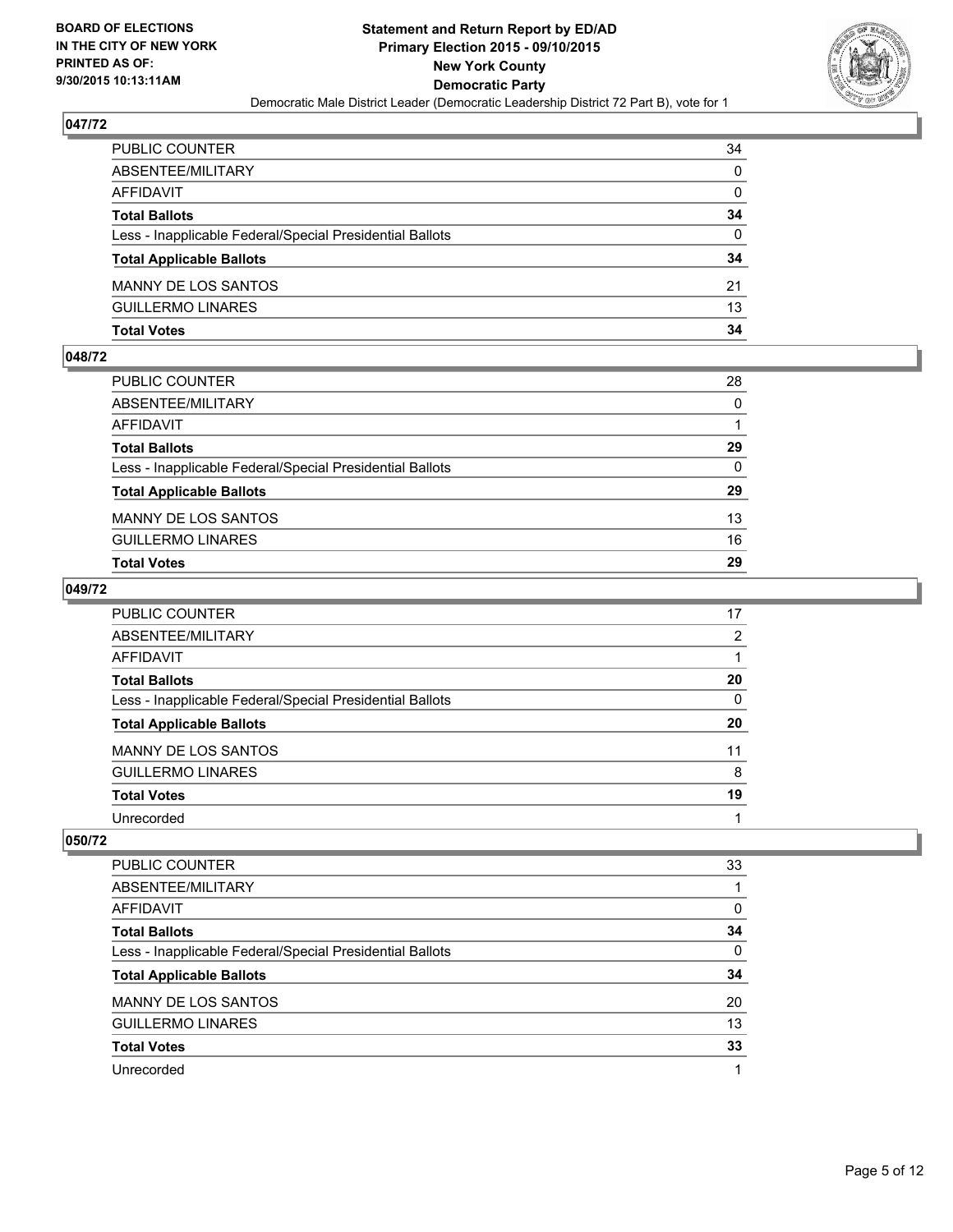

| PUBLIC COUNTER                                           | 21               |
|----------------------------------------------------------|------------------|
| ABSENTEE/MILITARY                                        | 2                |
| AFFIDAVIT                                                | 0                |
| Total Ballots                                            | 23               |
| Less - Inapplicable Federal/Special Presidential Ballots | 0                |
| <b>Total Applicable Ballots</b>                          | 23               |
| MANNY DE LOS SANTOS                                      | 14               |
| <b>GUILLERMO LINARES</b>                                 | 8                |
| <b>Total Votes</b>                                       | $22\phantom{.0}$ |
| Unrecorded                                               |                  |

# **052/72**

| PUBLIC COUNTER                                           | 50       |
|----------------------------------------------------------|----------|
| ABSENTEE/MILITARY                                        | 2        |
| AFFIDAVIT                                                | 0        |
| Total Ballots                                            | 52       |
| Less - Inapplicable Federal/Special Presidential Ballots | $\Omega$ |
| <b>Total Applicable Ballots</b>                          | 52       |
| MANNY DE LOS SANTOS                                      | 29       |
| GUILLERMO LINARES                                        | 23       |
| <b>Total Votes</b>                                       | 52       |
|                                                          |          |

# **053/72**

| PUBLIC COUNTER                                           | 44 |
|----------------------------------------------------------|----|
| ABSENTEE/MILITARY                                        | 0  |
| AFFIDAVIT                                                | 0  |
| <b>Total Ballots</b>                                     | 44 |
| Less - Inapplicable Federal/Special Presidential Ballots | 0  |
| <b>Total Applicable Ballots</b>                          | 44 |
| <b>MANNY DE LOS SANTOS</b>                               | 18 |
| <b>GUILLERMO LINARES</b>                                 | 26 |
| <b>Total Votes</b>                                       | 44 |

| PUBLIC COUNTER                                           | 37 |
|----------------------------------------------------------|----|
| ABSENTEE/MILITARY                                        | 0  |
| AFFIDAVIT                                                |    |
| <b>Total Ballots</b>                                     | 38 |
| Less - Inapplicable Federal/Special Presidential Ballots | 0  |
| <b>Total Applicable Ballots</b>                          | 38 |
| <b>MANNY DE LOS SANTOS</b>                               | 26 |
| <b>GUILLERMO LINARES</b>                                 | 12 |
| <b>Total Votes</b>                                       | 38 |
|                                                          |    |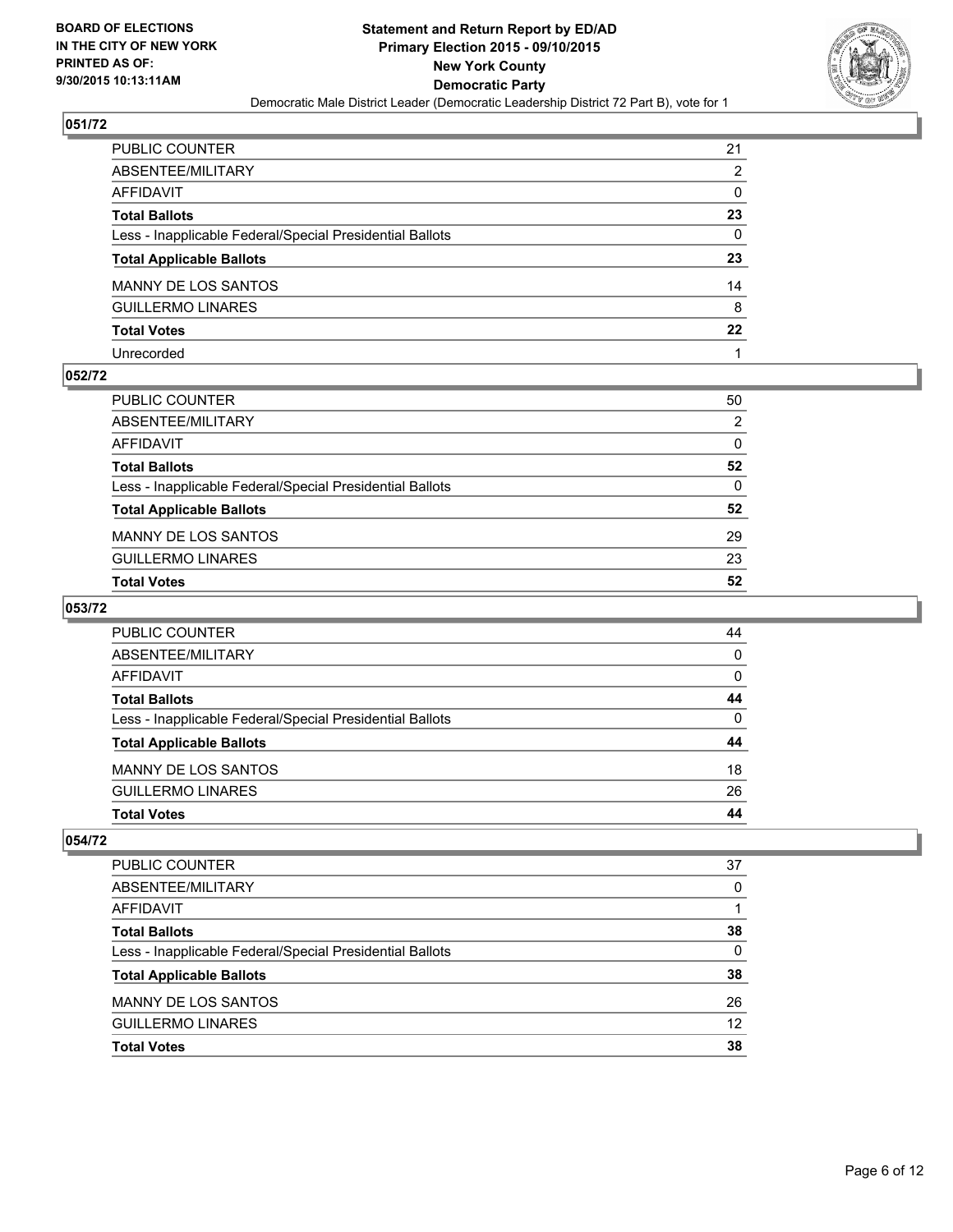

| PUBLIC COUNTER                                           | 30              |
|----------------------------------------------------------|-----------------|
| ABSENTEE/MILITARY                                        |                 |
| AFFIDAVIT                                                | $\mathbf{0}$    |
| Total Ballots                                            | 31              |
| Less - Inapplicable Federal/Special Presidential Ballots | $\mathbf{0}$    |
| <b>Total Applicable Ballots</b>                          | 31              |
| MANNY DE LOS SANTOS                                      | 18              |
| <b>GUILLERMO LINARES</b>                                 | 12 <sup>°</sup> |
| <b>Total Votes</b>                                       | 30              |
| Unrecorded                                               |                 |

# **056/72**

| PUBLIC COUNTER                                           | 34              |
|----------------------------------------------------------|-----------------|
| ABSENTEE/MILITARY                                        | 0               |
| AFFIDAVIT                                                | 0               |
| Total Ballots                                            | 34              |
| Less - Inapplicable Federal/Special Presidential Ballots | 0               |
| <b>Total Applicable Ballots</b>                          | 34              |
| MANNY DE LOS SANTOS                                      | 20              |
| <b>GUILLERMO LINARES</b>                                 | 12 <sup>2</sup> |
| UNATTRIBUTABLE WRITE-IN (WRITE-IN)                       |                 |
| <b>Total Votes</b>                                       | 33              |
| Unrecorded                                               |                 |
|                                                          |                 |

#### **061/72**

| PUBLIC COUNTER                                           | 28 |
|----------------------------------------------------------|----|
| ABSENTEE/MILITARY                                        | 0  |
| <b>AFFIDAVIT</b>                                         | 0  |
| <b>Total Ballots</b>                                     | 28 |
| Less - Inapplicable Federal/Special Presidential Ballots | 0  |
| <b>Total Applicable Ballots</b>                          | 28 |
| <b>MANNY DE LOS SANTOS</b>                               | 16 |
| <b>GUILLERMO LINARES</b>                                 | 9  |
| <b>Total Votes</b>                                       | 25 |
| Unrecorded                                               | 3  |

| <b>PUBLIC COUNTER</b>                                    | 51 |
|----------------------------------------------------------|----|
| ABSENTEE/MILITARY                                        |    |
| AFFIDAVIT                                                | 0  |
| <b>Total Ballots</b>                                     | 52 |
| Less - Inapplicable Federal/Special Presidential Ballots | 0  |
| <b>Total Applicable Ballots</b>                          | 52 |
| <b>MANNY DE LOS SANTOS</b>                               | 33 |
| <b>GUILLERMO LINARES</b>                                 | 19 |
| <b>Total Votes</b>                                       | 52 |
|                                                          |    |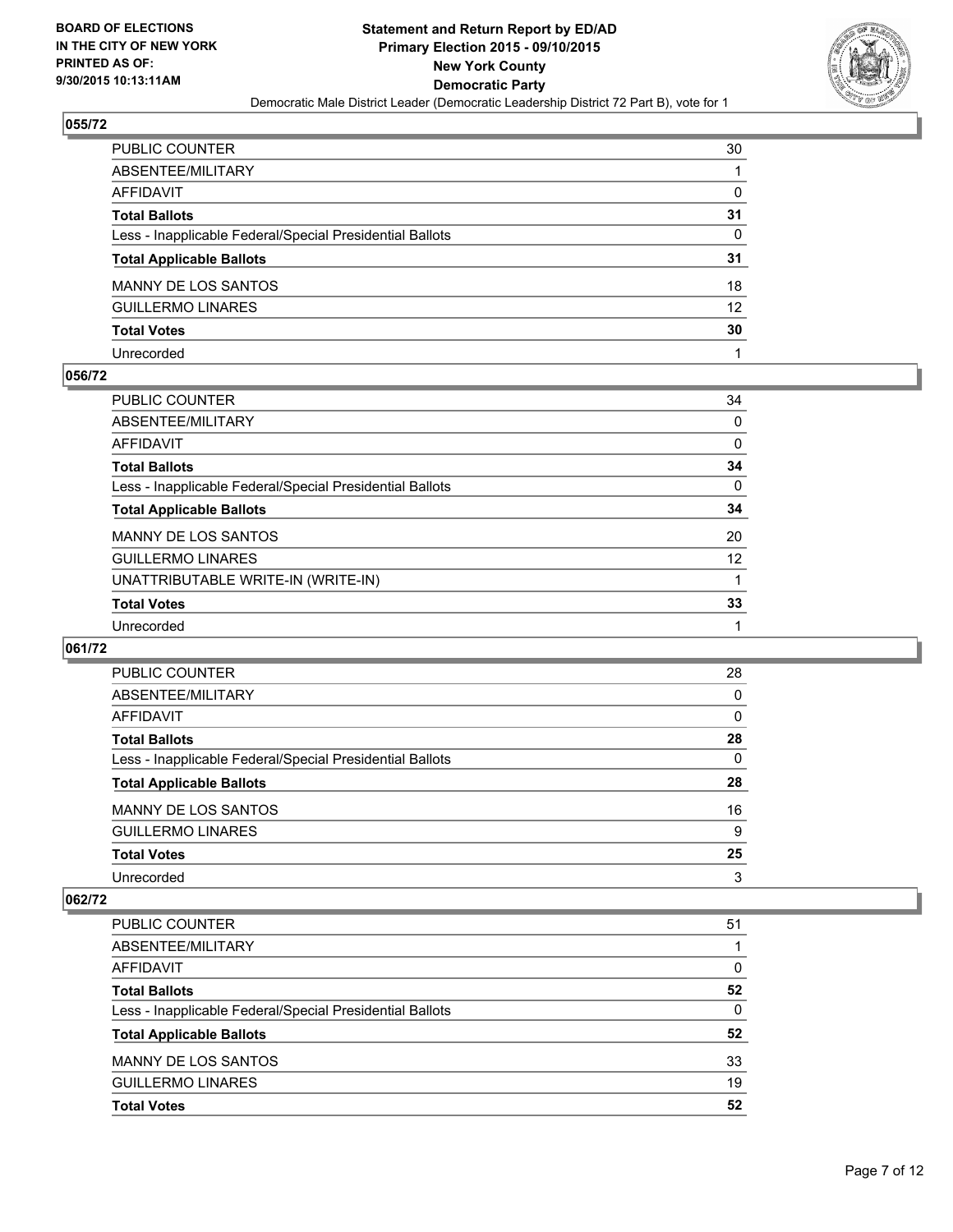

| PUBLIC COUNTER                                           | 21           |
|----------------------------------------------------------|--------------|
| ABSENTEE/MILITARY                                        |              |
| AFFIDAVIT                                                | $\mathbf{0}$ |
| <b>Total Ballots</b>                                     | $22 \,$      |
| Less - Inapplicable Federal/Special Presidential Ballots | $\Omega$     |
| <b>Total Applicable Ballots</b>                          | $22 \,$      |
| MANNY DE LOS SANTOS                                      | 11           |
| <b>GUILLERMO LINARES</b>                                 | 11           |
| Total Votes                                              | 22           |

# **064/72**

| PUBLIC COUNTER<br>ABSENTEE/MILITARY                      | 19<br>4  |
|----------------------------------------------------------|----------|
|                                                          |          |
| AFFIDAVIT                                                | $\Omega$ |
| <b>Total Ballots</b>                                     | 23       |
| Less - Inapplicable Federal/Special Presidential Ballots | 0        |
| <b>Total Applicable Ballots</b>                          | 23       |
| MANNY DE LOS SANTOS                                      | 6        |
| <b>GUILLERMO LINARES</b>                                 | 17       |
| <b>Total Votes</b>                                       | 23       |

## **065/72**

| ABSENTEE/MILITARY<br>AFFIDAVIT<br>Total Ballots<br>Less - Inapplicable Federal/Special Presidential Ballots<br><b>Total Applicable Ballots</b> | $\Omega$<br>0<br>24 |
|------------------------------------------------------------------------------------------------------------------------------------------------|---------------------|
|                                                                                                                                                |                     |
|                                                                                                                                                |                     |
|                                                                                                                                                |                     |
|                                                                                                                                                | $\mathbf{0}$        |
|                                                                                                                                                | 24                  |
| MANNY DE LOS SANTOS                                                                                                                            | 12 <sup>2</sup>     |
| <b>GUILLERMO LINARES</b>                                                                                                                       | 11                  |
| JOHN E. ROGERS (WRITE-IN)                                                                                                                      |                     |
| 24<br><b>Total Votes</b>                                                                                                                       |                     |

| <b>PUBLIC COUNTER</b>                                    | 29 |
|----------------------------------------------------------|----|
| ABSENTEE/MILITARY                                        | 0  |
| AFFIDAVIT                                                | 0  |
| <b>Total Ballots</b>                                     | 29 |
| Less - Inapplicable Federal/Special Presidential Ballots | 0  |
| <b>Total Applicable Ballots</b>                          | 29 |
| <b>MANNY DE LOS SANTOS</b>                               | 14 |
| <b>GUILLERMO LINARES</b>                                 | 13 |
| <b>JASON ROSENBERGER (WRITE-IN)</b>                      |    |
| <b>Total Votes</b>                                       | 28 |
| Unrecorded                                               |    |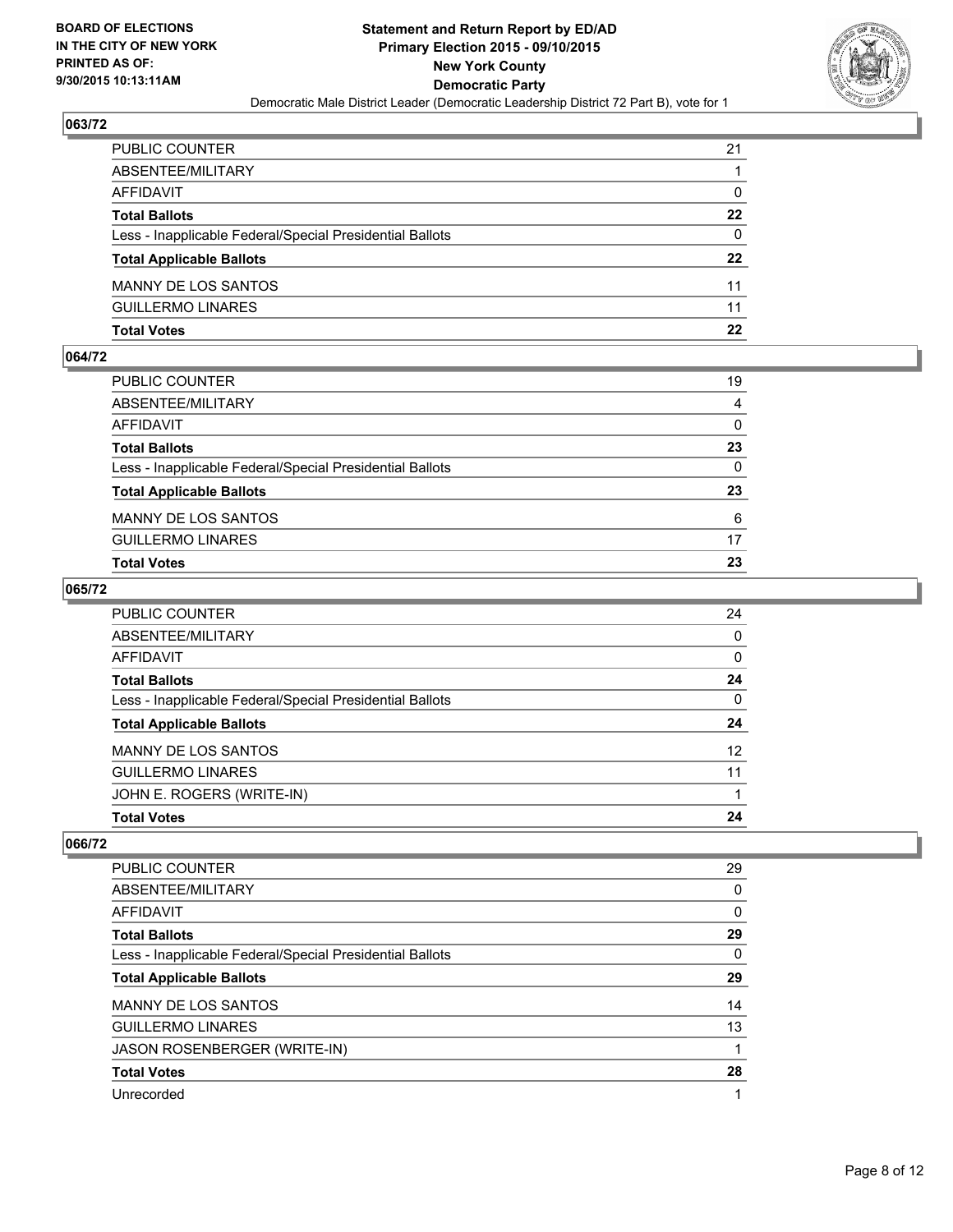

| PUBLIC COUNTER                                           | 42           |
|----------------------------------------------------------|--------------|
| ABSENTEE/MILITARY                                        | 4            |
| AFFIDAVIT                                                | $\mathbf{0}$ |
| <b>Total Ballots</b>                                     | 46           |
| Less - Inapplicable Federal/Special Presidential Ballots | $\Omega$     |
| <b>Total Applicable Ballots</b>                          | 46           |
| MANNY DE LOS SANTOS                                      | 15           |
| GUILLERMO LINARES                                        | 31           |
| Total Votes                                              | 46           |

# **068/72**

| <b>Total Votes</b>                                       | 22      |
|----------------------------------------------------------|---------|
| <b>MARTIN COLLINS (WRITE-IN)</b>                         |         |
| <b>JUAN ROSA (WRITE-IN)</b>                              |         |
| <b>GUILLERMO LINARES</b>                                 | 8       |
| MANNY DE LOS SANTOS                                      | 12      |
| <b>Total Applicable Ballots</b>                          | 22      |
| Less - Inapplicable Federal/Special Presidential Ballots | 0       |
| Total Ballots                                            | $22 \,$ |
| AFFIDAVIT                                                | 0       |
| ABSENTEE/MILITARY                                        | 0       |
| PUBLIC COUNTER                                           | 22      |

# **069/72**

| <b>PUBLIC COUNTER</b>                                    | 20 |
|----------------------------------------------------------|----|
| ABSENTEE/MILITARY                                        |    |
| AFFIDAVIT                                                | 0  |
| <b>Total Ballots</b>                                     | 21 |
| Less - Inapplicable Federal/Special Presidential Ballots | 0  |
| <b>Total Applicable Ballots</b>                          | 21 |
| <b>MANNY DE LOS SANTOS</b>                               | 8  |
| <b>GUILLERMO LINARES</b>                                 | 11 |
| DAVID BRODHERSON (WRITE-IN)                              | 2  |
| <b>Total Votes</b>                                       | 21 |
|                                                          |    |

| PUBLIC COUNTER                                           | 6 |
|----------------------------------------------------------|---|
| ABSENTEE/MILITARY                                        | 0 |
| <b>AFFIDAVIT</b>                                         | 0 |
| <b>Total Ballots</b>                                     | 6 |
| Less - Inapplicable Federal/Special Presidential Ballots | 0 |
| <b>Total Applicable Ballots</b>                          | 6 |
| <b>MANNY DE LOS SANTOS</b>                               | 2 |
| <b>GUILLERMO LINARES</b>                                 |   |
| <b>Total Votes</b>                                       | 6 |
|                                                          |   |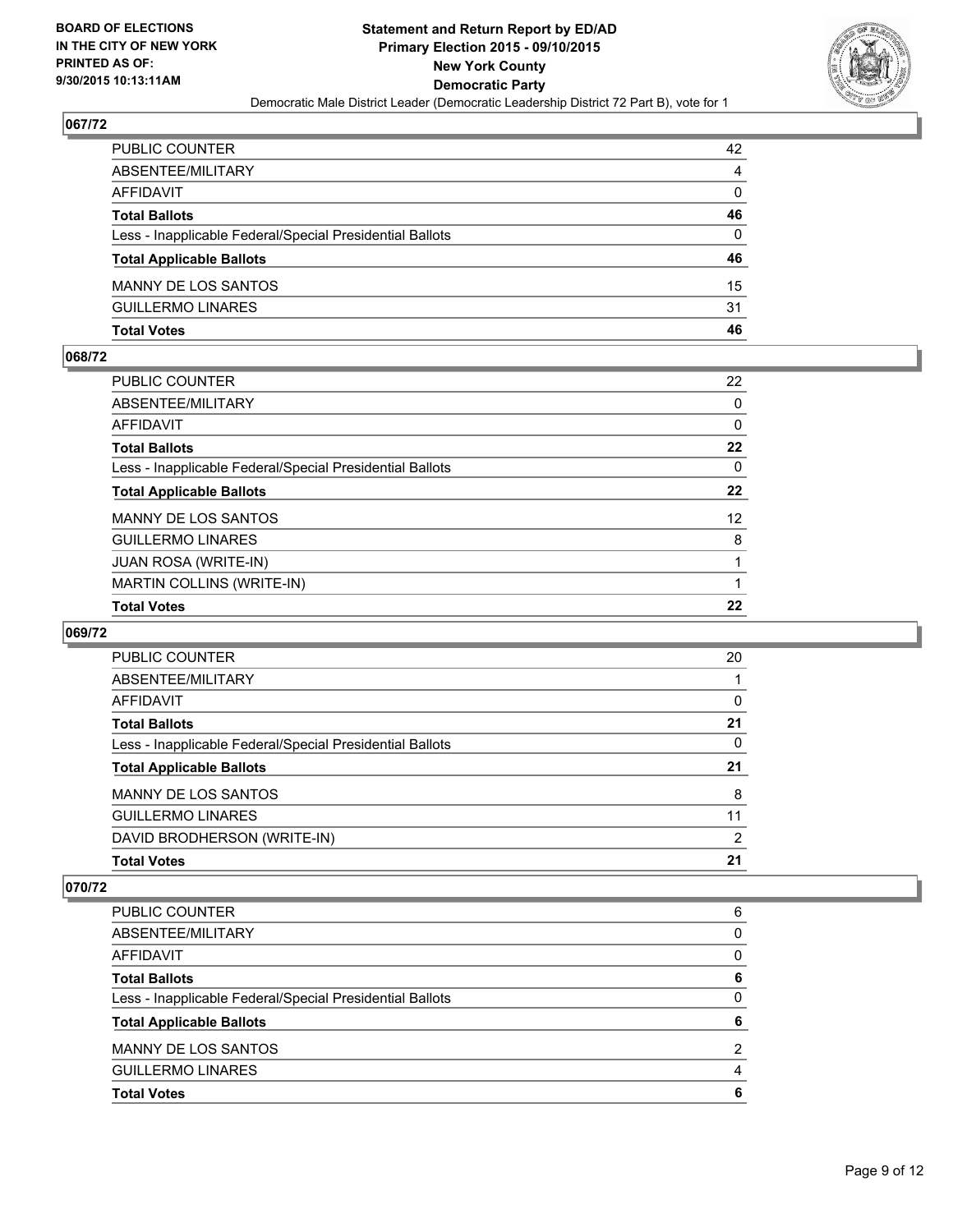

| PUBLIC COUNTER                                           | 33           |
|----------------------------------------------------------|--------------|
| ABSENTEE/MILITARY                                        | $\mathbf{0}$ |
| AFFIDAVIT                                                |              |
| <b>Total Ballots</b>                                     | 34           |
| Less - Inapplicable Federal/Special Presidential Ballots | $\Omega$     |
| <b>Total Applicable Ballots</b>                          | 34           |
| <b>MANNY DE LOS SANTOS</b>                               | 19           |
| GUILLERMO LINARES                                        | 15           |
| Total Votes                                              | 34           |

# **072/72**

| PUBLIC COUNTER                                           | 41           |
|----------------------------------------------------------|--------------|
| ABSENTEE/MILITARY                                        | 3            |
| AFFIDAVIT                                                | $\Omega$     |
| <b>Total Ballots</b>                                     | 44           |
| Less - Inapplicable Federal/Special Presidential Ballots | $\mathbf{0}$ |
| <b>Total Applicable Ballots</b>                          | 44           |
| MANNY DE LOS SANTOS                                      | 17           |
| <b>GUILLERMO LINARES</b>                                 | 27           |
| Total Votes                                              | 44           |
|                                                          |              |

# **073/72**

| PUBLIC COUNTER                                           | 0            |
|----------------------------------------------------------|--------------|
|                                                          |              |
| ABSENTEE/MILITARY                                        | $\mathbf{0}$ |
| AFFIDAVIT                                                | $\Omega$     |
| <b>Total Ballots</b>                                     | 0            |
| Less - Inapplicable Federal/Special Presidential Ballots | $\Omega$     |
| <b>Total Applicable Ballots</b>                          | $\mathbf{0}$ |
| MANNY DE LOS SANTOS                                      | $\Omega$     |
| <b>GUILLERMO LINARES</b>                                 | $\Omega$     |
| <b>Total Votes</b>                                       | $\mathbf{0}$ |
|                                                          |              |

| <b>PUBLIC COUNTER</b>                                    | 26 |
|----------------------------------------------------------|----|
| ABSENTEE/MILITARY                                        |    |
| AFFIDAVIT                                                | 2  |
| <b>Total Ballots</b>                                     | 29 |
| Less - Inapplicable Federal/Special Presidential Ballots | 0  |
| <b>Total Applicable Ballots</b>                          | 29 |
| <b>MANNY DE LOS SANTOS</b>                               | 9  |
| <b>GUILLERMO LINARES</b>                                 | 18 |
| <b>Total Votes</b>                                       | 27 |
| Unrecorded                                               | 2  |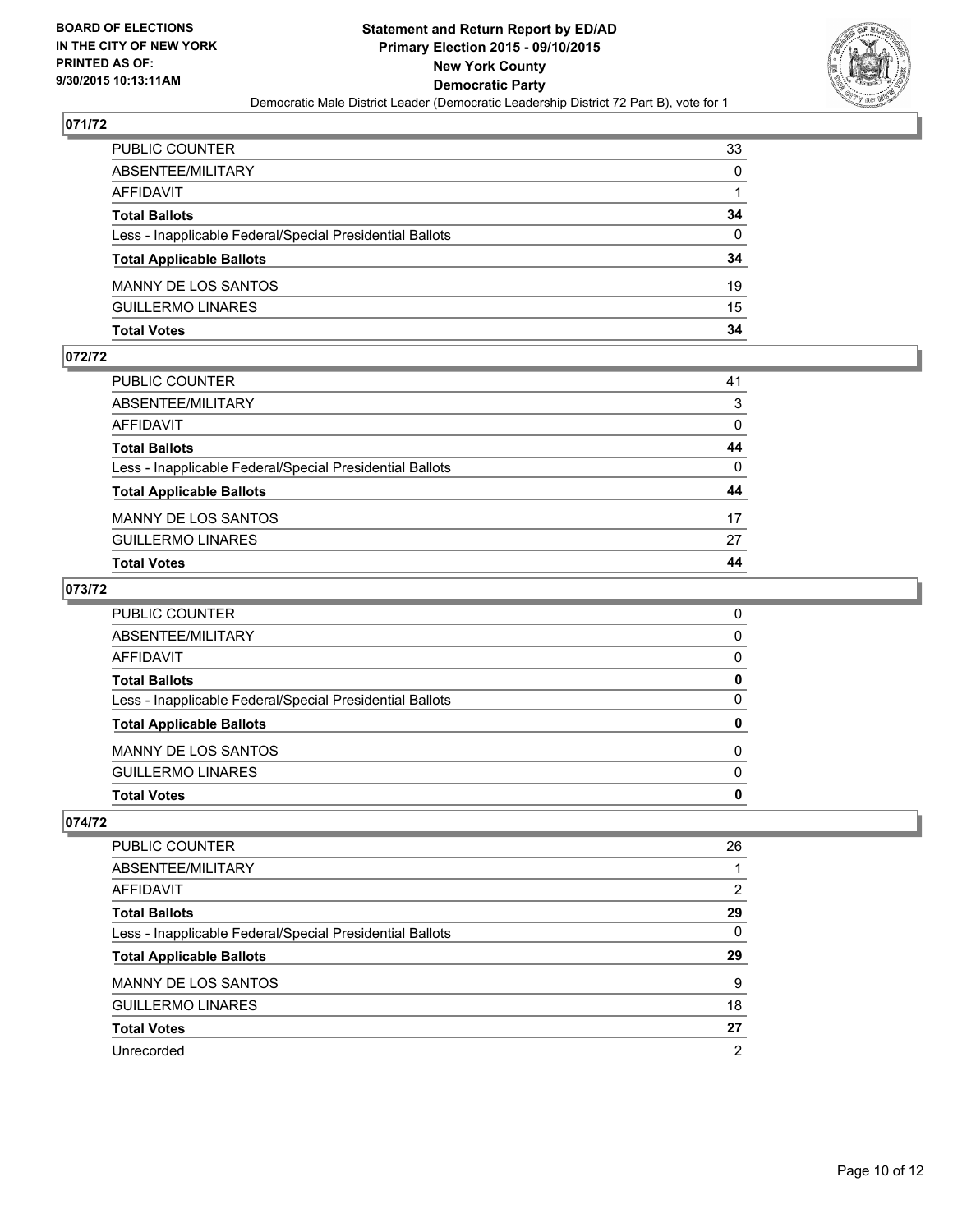

| PUBLIC COUNTER                                           | 73             |
|----------------------------------------------------------|----------------|
| ABSENTEE/MILITARY                                        | 2              |
| AFFIDAVIT                                                | 0              |
| <b>Total Ballots</b>                                     | 75             |
| Less - Inapplicable Federal/Special Presidential Ballots | 0              |
| <b>Total Applicable Ballots</b>                          | 75             |
| <b>MANNY DE LOS SANTOS</b>                               | 22             |
| <b>GUILLERMO LINARES</b>                                 | 49             |
| CANDIDA LINARES (WRITE-IN)                               |                |
| TROY OUTLAW (WRITE-IN)                                   |                |
| <b>Total Votes</b>                                       | 73             |
| Unrecorded                                               | $\overline{2}$ |

| PUBLIC COUNTER                                           | 23 |
|----------------------------------------------------------|----|
| ABSENTEE/MILITARY                                        |    |
| AFFIDAVIT                                                | 0  |
| <b>Total Ballots</b>                                     | 24 |
| Less - Inapplicable Federal/Special Presidential Ballots | 0  |
| <b>Total Applicable Ballots</b>                          | 24 |
| <b>MANNY DE LOS SANTOS</b>                               | 13 |
| <b>GUILLERMO LINARES</b>                                 | 11 |
| <b>Total Votes</b>                                       | 24 |